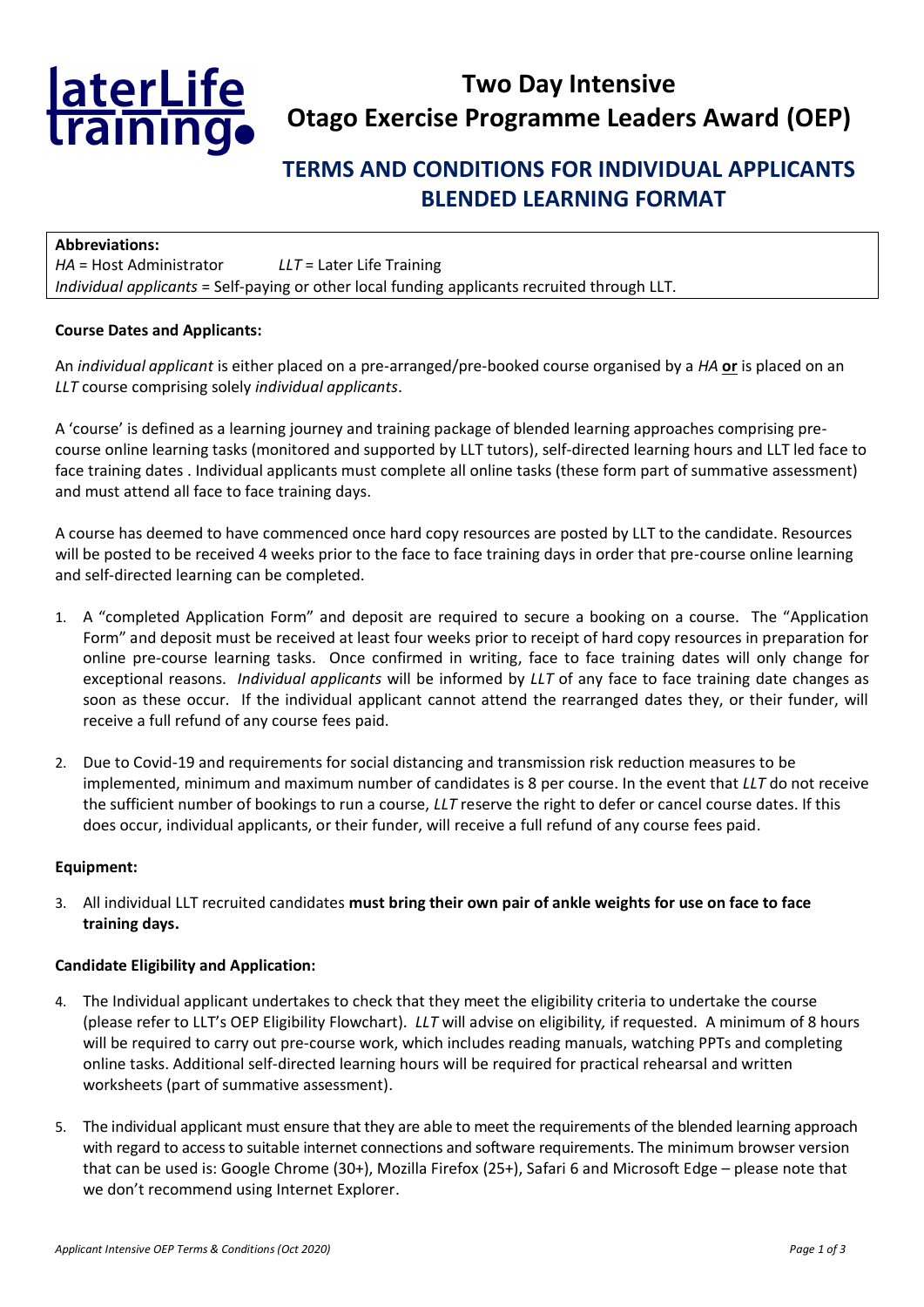- 6. The Individual applicant undertakes to check that they have appropriate insurance in order to implement the qualification they are working towards. LLT advise that all candidates contact their respective insurance provider to ensure cover will be provided on successful completion of the qualification. This is particularly important for REPs registered exercise instructors holding insurance with REPs.
- 7. *LLT* will offer support to candidates with individual learning needs and/or disabilities. It is the candidate's responsibility to inform *LLT* of any individual needs on their application form so that appropriate support, **within reason**, can be provided. For any learning needs, a professional report **must** be submitted with the application form.
- 8. The Individual applicant is responsible for providing LLT with a completed Application at least **four** weeks before the course commences (8 weeks prior to face to face training days). Insufficient notice of the Individual applicant's details **will** result in late arrival of portal login details which will delay the start of pre-course work (refer to point 9 below).
- 9. *LLT* will not send any further course correspondence, other than the course manual and portal login details, both of which are required for completion of pre-course online tasks. The course manual will be posted, and the portal login details emailed, to the candidate 4 weeks prior to day 1 of the face to face training date (subject to payment being received). Full course details can be found on the relevant course events page of the LLT Website.
- 10. **Substitution** of *individual applicants* is permitted up to 2 weeks before the first course face to face day but it is the responsibility of the *individual applicant* to re-allocate any received hard copy resources to the substitute applicant. Portal passwords MUST NOT be passed onto any other individual, LLT will re-issue. It is also the *individual applicant's* responsibility to advise *LLT* of the substitute applicant's name and contact details. *LLT* **cannot** take responsibility for late arrival of the course manual or portal login details to the new *individual applicant* if the substitution is within four weeks of the first face to face course day.

#### **Fees, Cancellation, Deferral and Referral:**

- 11. The full course comprises; pre-course online learning tasks, additional self-directed learning hours and 2 face to face days including assessment, of which all course days **must be** attended by all candidates. Online tasks comprise a mix of narrated presentations, videos and quiz's/learning checks. LLT tutors will monitor and support completion of these tasks. Timelines for completion will be set and must be adhered to. Please note that completion of all online tasks is mandatory and form part of the assessment requirements. Full certification may not be issued unless all works are completed in a timely manner. To further support timely completion of the award and to further support covid-19 transmission risks there is an option to submit practical assessments recordings/videos via WeTransfer (to be discussed with host at time of booking). See also point 16 below.
- 12. The full course cost includes all administration, access to the Otago training portal (access will expire on course completion), Manuals, resources, course assessments and certification. **They do not cover any travel, subsistence or accommodation costs for** *individual applicants***. All individual applicants must inform** *LLT* **at time of booking, if their funder is part of a SHARED BUSINESS SERVICE and supply all Payable Code details.**
- 13. *LLT* will issue an outstanding balance **invoice** to the individual applicant booked onto the course. Final **outstanding balance** payments **must** be received by *LLT* at least four weeks prior to course commencement. If payment is not received by this time, *LLT* reserve the right to withhold the course manual and portal login details, both of which are required to complete the necessary pre-course online tasks (see point 9).
- 14. **Cancellation** of a course booking by an *individual applicant* will incur a cost, which will be on a sliding scale. Cancellation with more than 2 months notice from course commencement will incur an administration charge of £50. Cancellation with between 1 month and 2 months notice from course commencement will incur an administration charge of £75. Cancellation with between 2 weeks and 1 month notice from course commencement will incur an administration charge of £100. Cancellation with less than 2 weeks notice from course commencement will result in the **full course fee** being paid. **Online portal access will be cancelled at the time of cancellation.** Cancellation, at any time prior to course commencement, for medical reasons by an *individual applicant* will be accepted only with a signed MED 3 Certificate and a refund made less an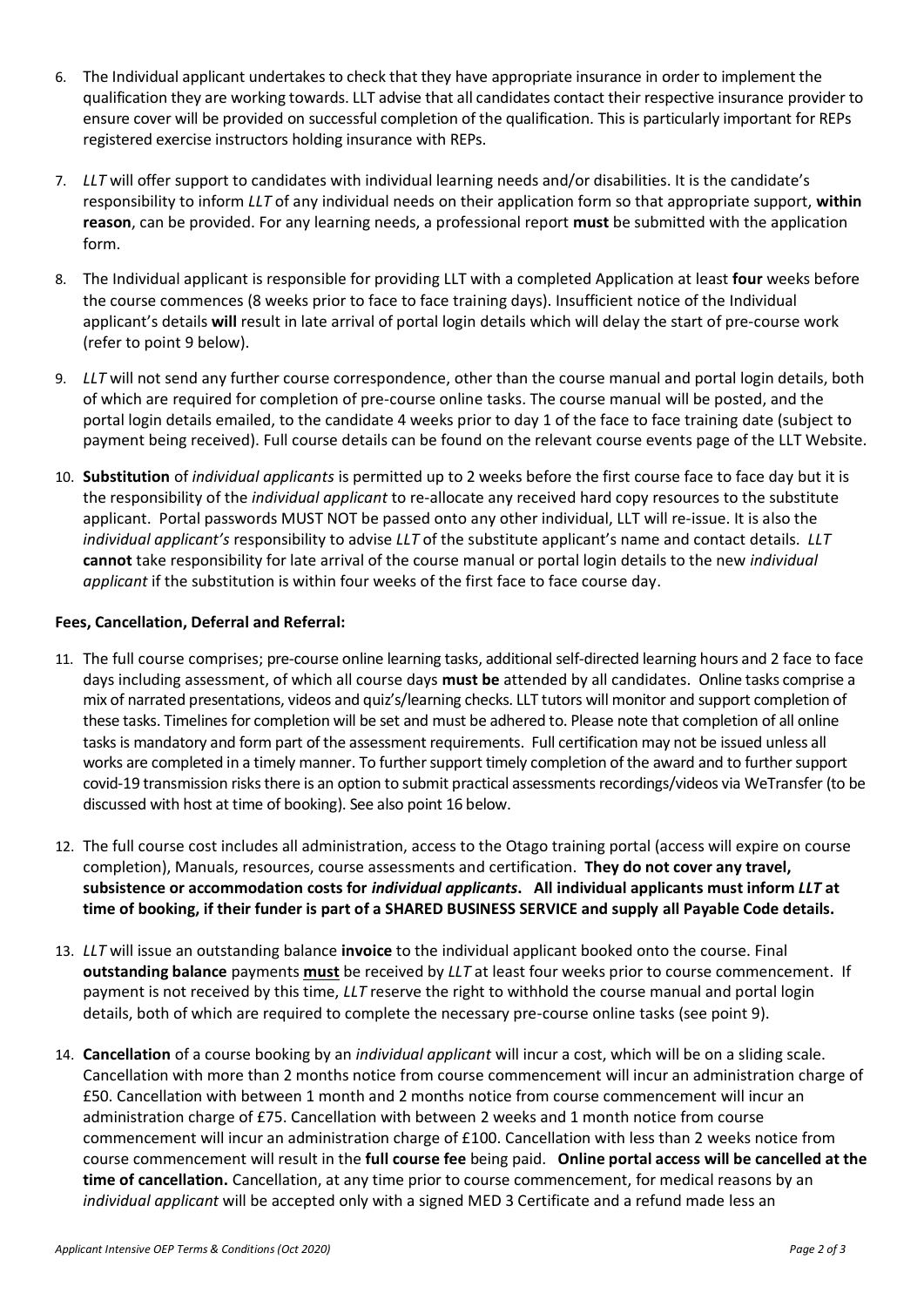administration charge of **£50.** Medical certificates **must** be received by the LLT Office **before** the course starts. Backdated Medical Certificates, letters or notes that do not confirm that the named person was examined will not be accepted. Cancellation after course commencement (online enrolment) will result in the full course fee being paid. Cancellation by the HA of a booked course as a result of covid related guidance from the Government will not incur a cancellation fee.

- 15. **Deferral During the Course** once a course has commenced, if candidates wish to defer the remainder of the course there will be an administration charge of **£100**, **irrespective of reason.** If Candidates wish to defer just the course assessments (**irrespective of reason**), the deferred assessment costs are £25 for Practical Session Plan, £50 for Practical Teaching Session and £25 for a set of Worksheets. **No refunds** will be given if course assessments are not taken. An invoice for deferral costs will be sent to the *Individual* or to their *Funder*, as appropriate, as soon as course and dates are agreed and must be paid **before** the assessment dates. Non attendance at the arranged re-assessment will still be charged, unless for medical reasons which will be subject to the same Med 3 Certificate requirements as covered in item 13 above. Deferred elements as a result of covid related symptoms or guidance from the Government will not incur defer fees.
- 16. **Assessment Referral**  A referral of any part of the assessment will result in a re-assessment, which cannot be retaken on the same day as the referral decision. The re-assessment costs are £25 for a referred Practical Session Plan (where Practical teaching was passed), £50 for a referred Practical Teaching Session and £25 for a referred set of Worksheets. A maximum of **three** referrals on an assessment are permitted before having to re-take the course at full course cost. An invoice for referrals costs will be sent to the *Individual* or to their *Funder*, as appropriate, as soon as course and dates are agreed and must be paid **before** the re-assessment dates. Non attendance at the arranged re-assessment will still be charged, unless for medical reasons which will be subject to the same Med 3 Certificate requirements as covered in item 13 above. Deferred elements as a result of covid related symptoms or guidance from the Government will not incur defer fees.
- 17. **Deferrals** and **Referrals** must be taken within **twelve** months of the **original** assessment date. **However, in order to support learning LLT recommend that candidates do not allow this amount of time to elapse.** For courses paid for by employer/other organisation they may stipulate deadlines for completion in line with project/service requirements. Candidates requiring to re-sit practical assessment are strongly urged to attend an assessment day of another course as scheduled by LLT on their existing course programme, or in the case of re-sit consider remote assessment. These could be anywhere in the country and dates variable. In the event that the candidate requests a dedicated re-assessment as organised by them at their workplace/venue, LLT will charge additional assessor expenses for travel and accommodation and assessor fees to be negotiated by LLT and the host/candidate. LLT cannot guarantee that future courses will be run in any one specific area. It is the Candidate's responsibility to book their referral/deferral dates within this period. All course dates and venues can be found on the LLT website – [www.laterlifetraining.co.uk](http://www.laterlifetraining.co.uk/) . If deferrals or referrals are not taken within twelve months of the original assessment date an **Attendance Certificate** will be issued. Once an Attendance Certificate is issued the individual cannot sit assessments at a future course without re-taking the full course at full course cost.
- 18. *LLT* will issue a **Qualification Certificate** to successful candidates within **four** weeks of assessment. *LLT* will issue an **Attendance Certificate,** within **four** weeks of the end of the course, to all candidates who attended at least 1 full day of the course but did not wish to complete the assessments. Once an Attendance Certificate is issued the individual cannot sit assessments at a future course without re-taking the full course at full course cost.
- 19. *LLT* will automatically generate a user account/profile for each individual candidate which can be accessed via the LLT Website. This account/profile will be private to the individual applicant, however we encourage you to make this public on the online LLT Instructor Directory/Locator. This will help generate a detailed directory of qualified instructors where we can sign post any class enquiries to**.**

#### **Accompanying Documents to be read with these Terms and Conditions:**

- "Course Flyer"
- "Guidance for Remote Re-sit Assessment"
- "OEP Eligibility for training and key considerations for implementation" flowchart

*Date of Issue of these Terms and Conditions – Oct 2020*